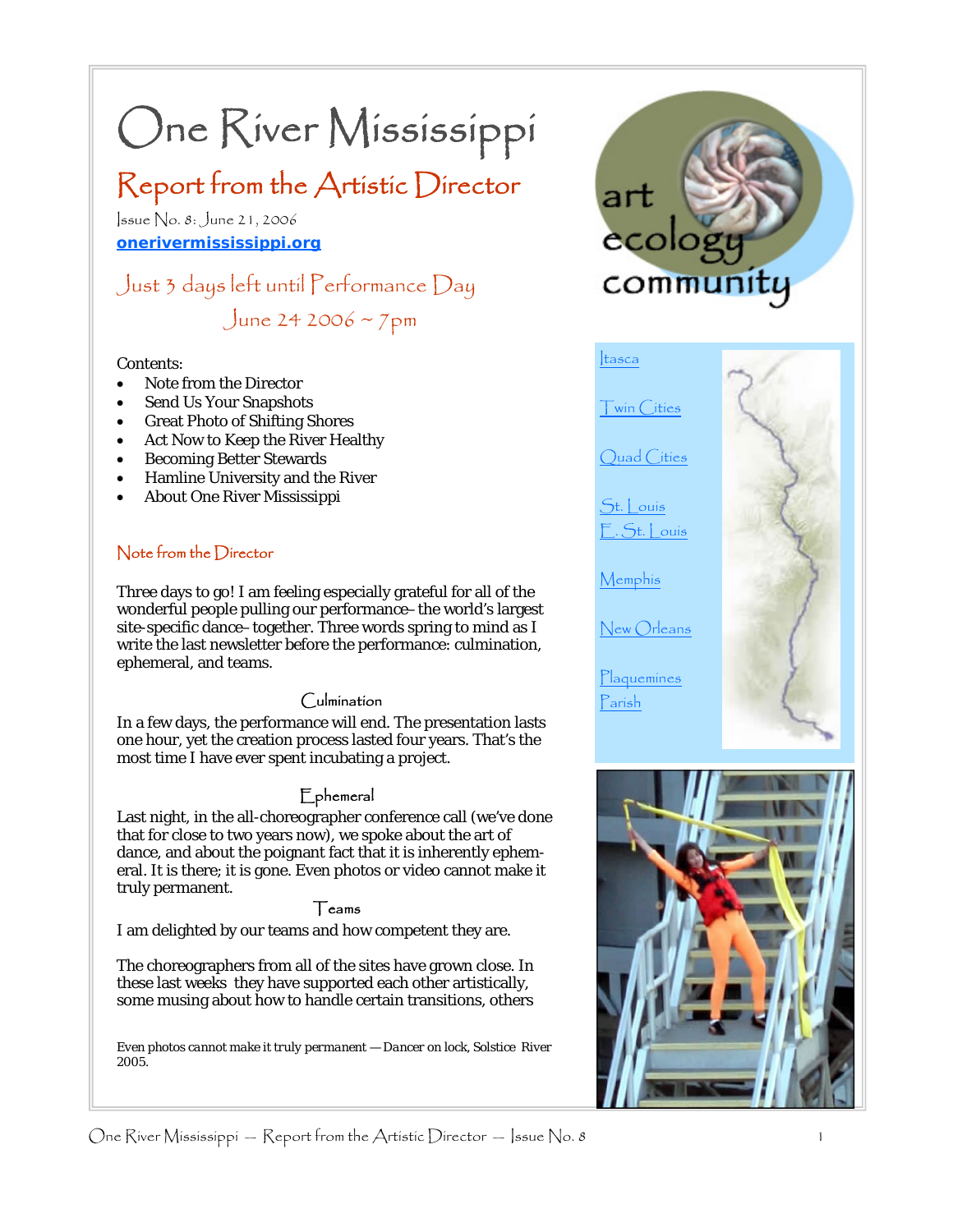commiserating about dancing on cobblestones, and so forth.

The dance therapists have connected via conference calls, working on the timing and polishing how they will lead their audiences to sing a harmonious chord all together.

The Reiki practitioners–we will have one at each site–will send energy to the river, and bless the waters. Like the other teams, they made a powerful connection via conference call.

The sound engineers will talk together during my next conference call. We will iron out remaining issues about the simultaneous chord sung by the audiences at all seven sites, via the wonders of electronic technology.

I am very excited. Very happy.

*Marylee Hardenbergh, Artistic Director* 

#### Email us your snapshots

Following the performance, we will want snapshots of it to put up on our website. Even though, as we said, photos cannot truly make the performance permanent, we'd still like a photographic record! Got a photo you really like? E-mail it to us. If it's good quality and we don't have another like it, we'll use it on the Performance Slide Show page (http://onerivermississippi.org/slideshow.html).

One hint: since the performance involves everyone, including the watchers, we welcome photos of the audience reacting and participating.

Regrettably, we cannot pay for your photo, but we will give you full credit. Remember to include as much detail as you can: site, photographer, time or point during the performance, what the photo depicts.

How to e-mail your great photo of the Dance:

- 1. Please send one photo per email. Please send your photo in .jpg form. Remember, these are for the web, so if your photo is large, please reduce the file size; less than 100 KB is good. We will ask you for a larger file size if necessary.
- 2. Send your .jpg via email to **june24.oneriver@gmail.com**. Be sure to include as much detail as you can!

#### Great Photo of Shifting Shores

We latter-day humans readily understand the awe which gave rise to the Native American name for the Mississippi, "Father of the Waters." The broad, surging River meanders over the valley in great bends and curves, creating islands, oxbow lakes, swamps, natural levees, and fossil riverbeds.

#### And it shifts often. Our River builds large

*The Mississippi River creating new shifting shores http://mshistory.k12.ms.us/features/feature25/ mdnr.html* 

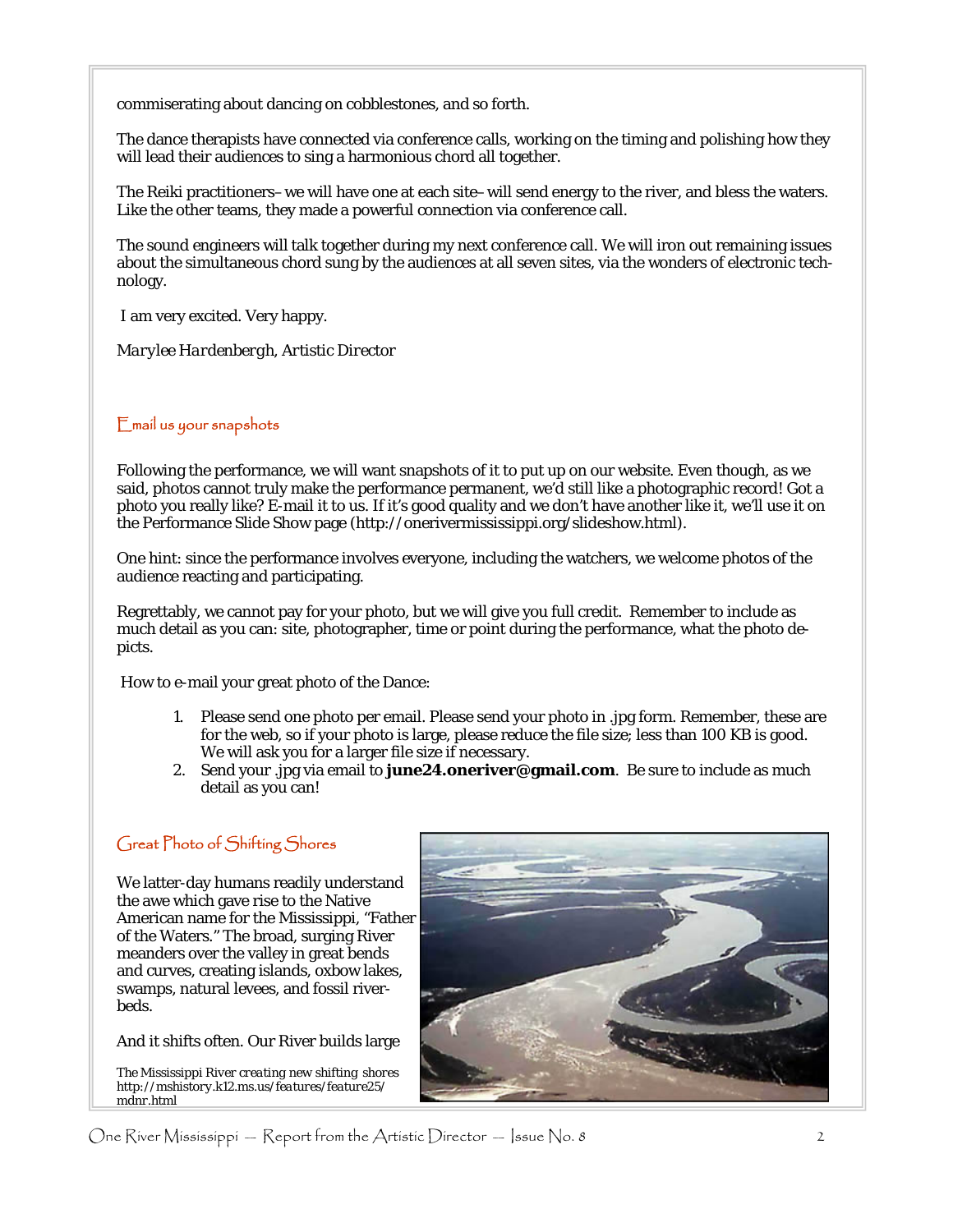necks of land, around which it loops until it breaks through in a cut-off, creating a new channel. Portions of Tennessee, such as Centennial Island, lay on the east bank when the state was created, but now lie on the west bank.

#### Send a postcard now to keep the River healthy!

At the June 24 Performance, look for the volunteers handing out postcards to mail to your US senators. The US Congress has a bill before it to protect the Louisiana coastal wetlands. We aim to convince all twenty senators from the ten states bordering the Mississippi River to unite in taking care of our One River Mississippi by supporting this bill.

Start learning more about Louisiana coastal issues on our website at: http:// onerivermississippi.org/ venice/eco.html

*Front of the postcard you will send* 

#### Becoming a steward of the River

New Orleans Mayor Ray Nagin wrote to us. His words speak volumes: "This performance is a chance to strengthen the ties between our cities and awaken our consciousness to the environmental impacts associated with our existence."

#### This performance will

wenty Wisconsk Minneseta enators en States ouisiana River lississippi<br>Together<br>We can keep it healthy!

awaken you, as the mayor said. After we participate in this nation-wide performance, One River Mississippi envisions that all of us, individuals and communities, will become better stewards of our River.

### About One River Mississippi

One River Mississippi — Report from the Artistic Director — Issue No. 8  $3$ 

OneKiverMississippilerg